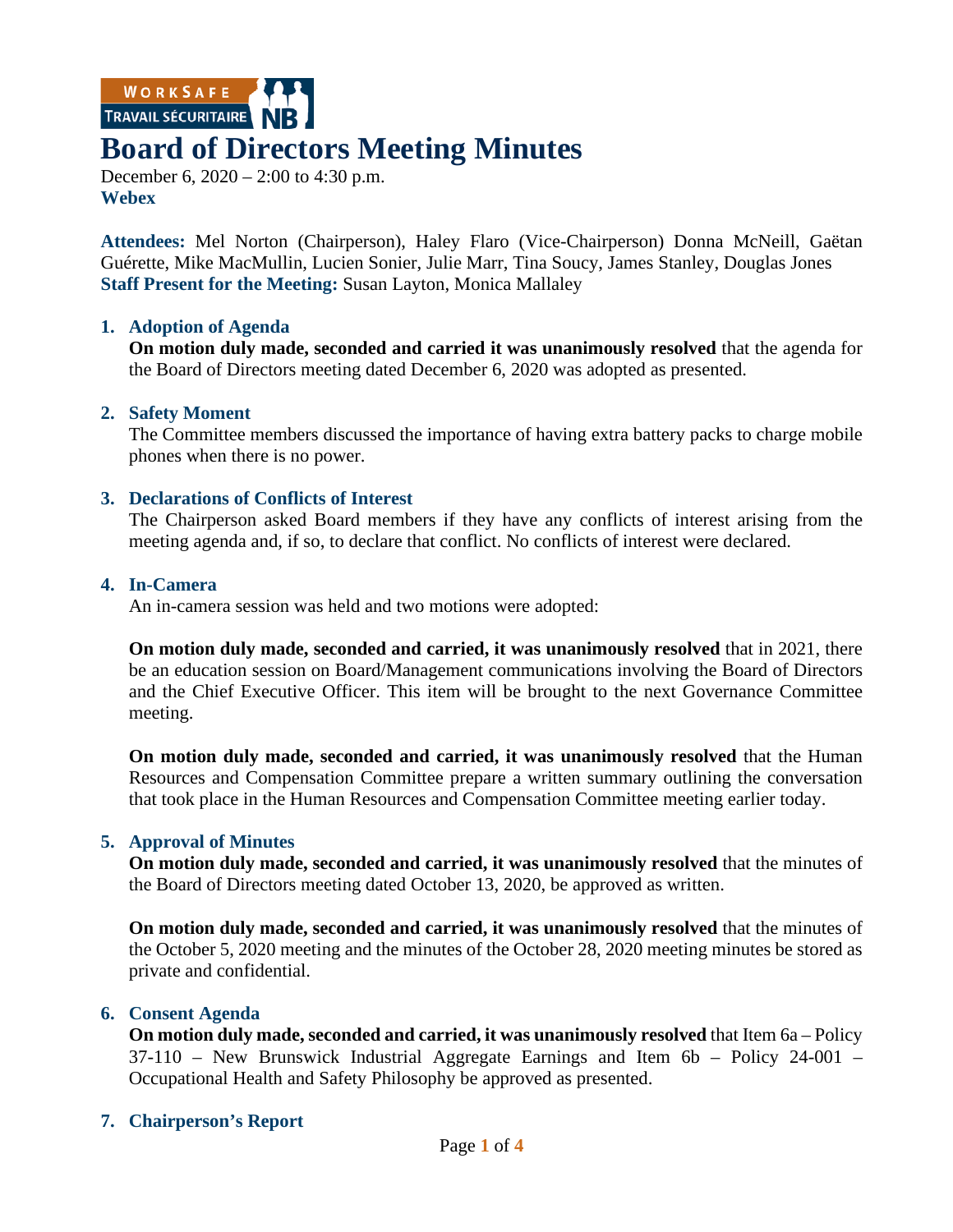## **a. Update on 2020 Board Workplan**

**On motion duly made, seconded and carried, it was unanimously resolved** that the 2020 Board Workplan be received and filed for information.

## **b. Draft 2021 Board Workplan**

The Board reviewed the draft 2021 Board workplan and it was requested that Review Strategic Plan under section 1.0 be changed to "Review and approve if required".

**On motion duly made, seconded and carried, it was unanimously resolved** that the draft 2021 Board workplan be approved with the above-mentioned change.

### **c. Proposed 2021 Board and Committee Schedule**

The Chairperson reviewed the draft 2021 Board and Committee meeting schedule and the Board requested that 2021 Board meetings be two half days (afternoon of one day and then the morning of the next) instead of one half day.

The Board also requested that Fatality Review Committee meetings be added and it was decided that the Committee Terms of Reference will be reviewed at the Governance Committee meeting in February, that Committee members be determined and then the 2021 Board and Committee schedule will be updated.

**On motion duly made, seconded and carried, it was unanimously resolved** that proposed 2021 Board and Committee schedule be approved with the above-mentioned changes.

## **d. Meeting with Minister Holder**

The Chairperson asked the Board members for agenda items for the upcoming meeting with the Minister and the following items were determined:

- Fine revenue from court cases;
- Safety education in secondary schools;
- Update on COVID-19 matters being handled by the WorkSafeNB Prevention team, including inspections, review and approval of operational plans, employer inquiries;
- Minister's priorities concerning injured workers' benefits and employers' issues over the next year;
- Timeframe for legislative review, based on recommendation in the Task Force Report.

The Corporate Secretary will provide the agenda to the Minister's office.

### **8. CEO Report**

The President & CEO provided an overview of his report which included highlights across each area of the organization.

**On motion duly made, seconded and carried, it was unanimously resolved** that the CEO report be received and filed for information.

### **9. Governance Committee Update**

**a. Update on Chapman Group Project**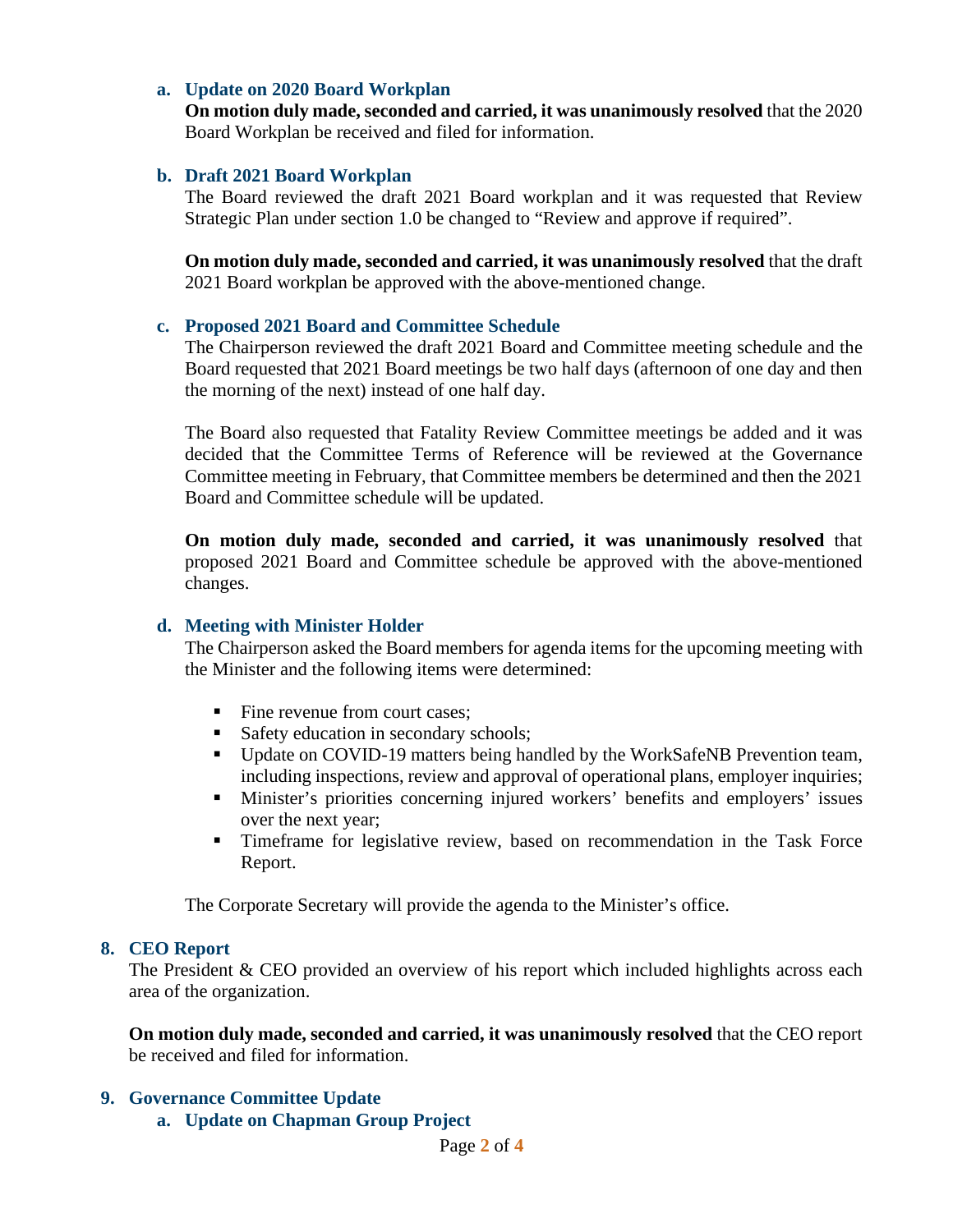The Chairperson of the Governance Committee provided an update on the Chapman Group project and said that next steps include looking at core professional development sessions for the Board at the next Governance Committee meeting.

## **b. Next Steps on Committee and Chair Evaluations**

The Chairperson of the Governance Committee said that the Corporate Secretary has been meeting with the Committee chairs to review their results and that this information will be brought to each Committee for discussion and to determine next steps.

# **c. Update on Board Vacancies**

The Chairperson of the Governance Committee said that the employer representative vacancy interviews are scheduled for December 21, 2020, with the Chapman Group.

The Vice Chair and Worker Representative positions have been posted and the deadline for applying is December 21, 2020. Interviews will be held in the new year.

**On motion duly made, seconded and carried, it was unanimously resolved** that the Governance Committee update (items a, b and c) be received and filed for information.

# **10. Human Resources and Compensation Committee Update**

# **a. Terms of Reference for HRC Committee**

The Chairperson of the Human Resources and Compensation Committee asked that the Terms of Reference go back to the Committee for review at the next meeting.

# **b. Update on Collective Bargaining Negotiations and Strategy**

The Chairperson of the Human Resources and Compensation Committee provided an update on the collective bargaining negotiations and strategy.

# **c. Working from Home Employee Survey**

The Chairperson of the Human Resources and Compensation Committee provided an overview of the Work from Home survey results.

**On motion duly made, seconded and carried, it was unanimously resolved** that the Human Resources and Compensation Committee update (items a, b and c) be received and filed for information.

# **11. Audit Committee Update**

The Chairperson of the Audit Committee provided an overview of his report to the Board.

**On motion duly made, seconded and carried, it was unanimously resolved** that Item 11a – Q3 Cyber Security Report, Item 11b – Update on Enterprise Risk Management, Item 11d – Internal Audit 2020 Workplan Report, Item 11e – Management's Update to Internal Audit's Recommendations and Item 11f – Internal Audit Report on Annual Planning Process be received and filed for information.

**On motion duly made, seconded and carried, it was unanimously resolved** that Item 11c – 2020 External Audit Plan and Item 11g – Internal Audit 2021 Proposed Annual Plan be approved as presented.